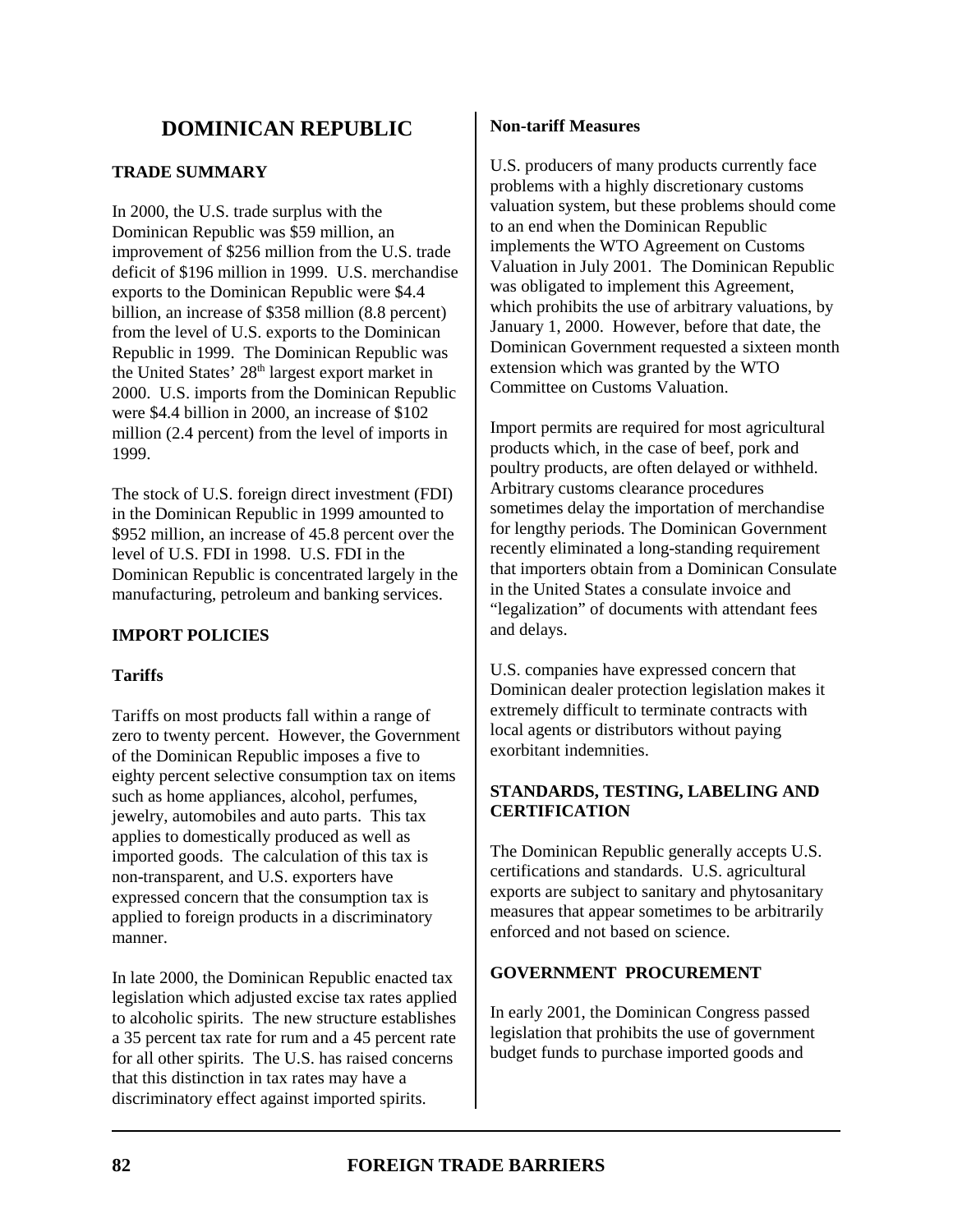# **DOMINICAN REPUBLIC**

services. The new law has not been signed by the President and promulgated. Government procurement is often conducted without the benefit of open bidding. The processes by which contractors and/or suppliers are chosen are often opaque.

The Dominican Republic is not a signatory of the WTO Agreement on Government Procurement. In the past, the U.S. Government has provided a waiver of "Buy America Act" provisions, conditioned on support for international efforts to promote transparency and openness in government procurement markets. In December 2000, for the second year, USTR announced that the waiver would not be provided to the Dominican Republic, primarily due to the Dominican Republic's opposition to progress in the WTO Working Group on Transparency in Government Procurement. This decision will be reviewed in September 2001.

### **EXPORT SUBSIDIES**

The Dominican Republic does not have aggressive export-promotion schemes other than the exemptions given to firms in free trade zones. A tax rebate scheme designed to encourage exports is considered a failure and is usually avoided by exporters.

## **INTELLECTUAL PROPERTY RIGHTS PROTECTION**

Dominican law does not currently provide adequate and effective protection of intellectual property rights, in apparent contravention of international standards such as the WTO Agreement on Trade-Related Aspects of Intellectual Property Rights (TRIPS). Concerns exist in both the copyright and patent regimes.

The Dominican Republic was placed on the USTR Special 301 Priority Watch List in 1998, and designated again in 1999 and 2000, due to continuing concerns about lack of TRIPSconsistent laws, and inadequate enforcement

against piracy and counterfeiting. U.S. industry currently assesses its economic losses in the Dominican market in pharmaceutical products alone are in excess of \$50 million. A report prepared by the International Intellectual Property Alliance (IIPA) estimates that copyright infringements in the Dominican Republic cost U.S. firms \$23.35 million in 2000.

# **Copyrights**

The piracy of computer software, video and audio tapes, and compact disc technologies, as well as television programming, continues although the Dominican copyright office has been more active in the past two years in enforcing the law. A U.S. Government review of the Dominican Republic's trade preferences under the Generalized System of Preferences (GSP), in response to a petition from the Motion Picture Association (MPA) claiming widespread cable television piracy, was terminated in 1994 when the Dominican Government took steps to address U.S. concerns. Larger cable television companies now generally pay fees and royalties, but some systems are still pirating signals and programs. The Dominican Government has taken some steps in response to U.S. industry concerns, although such initiatives have not been enough to stem the problem. In early 2000, USTR accepted a GSP petition filed by the IIPA alleging deficiencies in both the Dominican Republic's legal framework, as well as its enforcement regime, which result in insufficient protection of intellectual property rights for copyrighted materials. A new Copyright Law was passed in 2000 that appears to comply with TRIPS requirements.

#### **Patents**

A new patent law passed in 2000 appears to fall considerably short of the requirements of TRIPS in several areas including inappropriate limitations on what inventions may be patented, and overly broad provisions relating to compulsory licensing. Infringement of pharmaceutical patents remains widespread. The U.S. raised a series of concerns